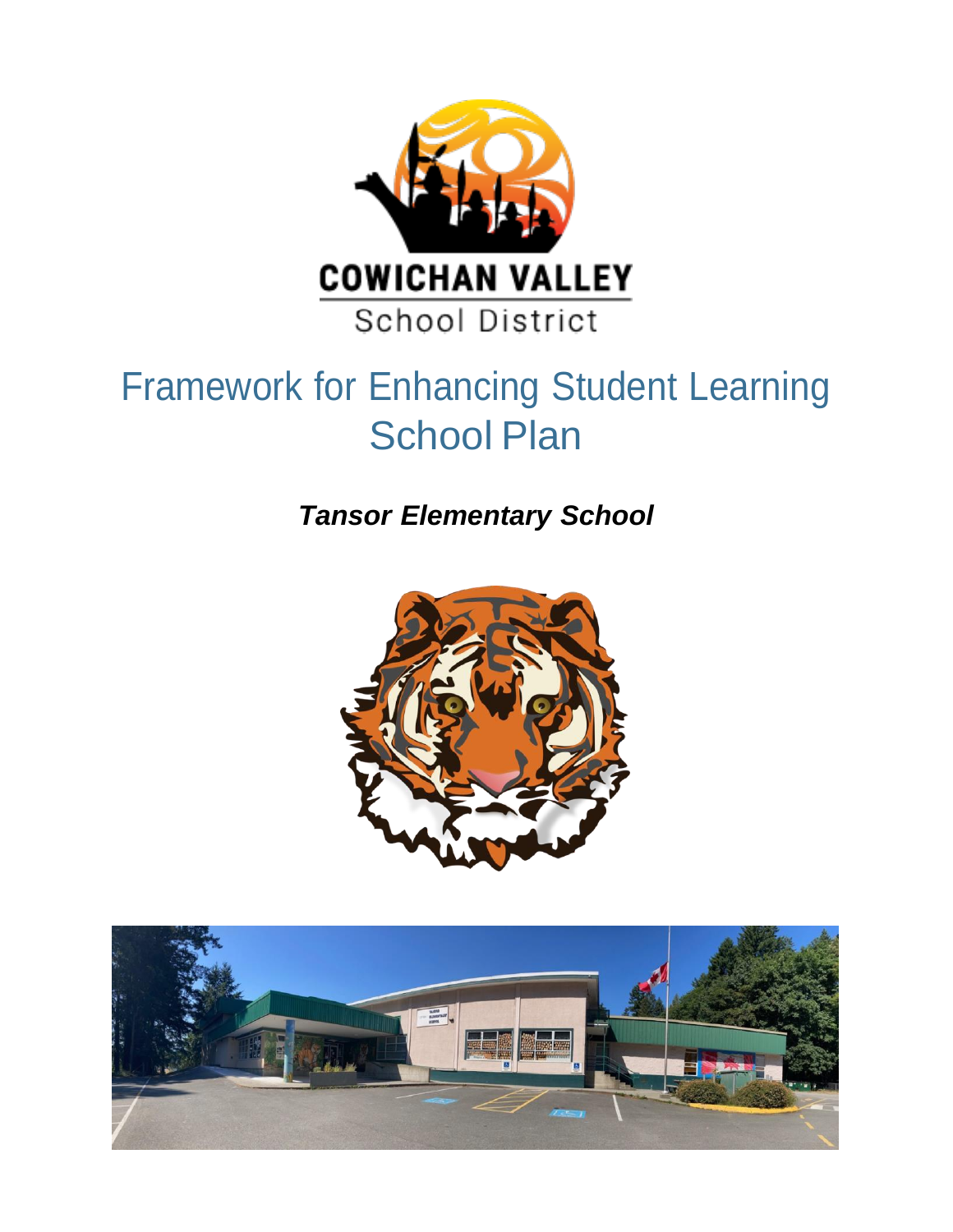#### **Our Story**

Tansor Elementary is set in a rural farming area northwest of Duncan, in the Cowichan Valley. We are Kindergarten to Grade 7 with an enrolment of approximately 308 students for the 2021-2022 school year. We have 15 divisions housed in the main building and two portables.

The majority of our students live in our catchment area. We have two busses that bus in our learners who live beyond the 2km mark. Our school opened its doors in 1943 and then went through three separate renovations toincrease capacity.

We are a school of celebrations. We practice and celebrate our multi-cultural and diverse school community. We emphasize character building strategies daily of being kind, fair, respectful and friendly to one another. We utilize our bulletin boards to communicate our multi-culturalism, tap into "Hello Dolly," and ISW to support Indigenous Language and Culture.



We celebrate everyone! Our youth and adults!

We have many families from diverse heritages and cultures and we try to include all celebrations throughout the year. So we may learn and grow from each other!

#### **Our Learners**

#### *Our strengths we see in our Learners…*

Our students are kind and caring towards each other and through the Ambassadors Program, we have our older students helping and

supporting younger students with problemsolving techniques.





Tansor Elementary school has many strengths. Another one to mention is the sense of community and family. When anyone comes to Tansor, they always say what a warm feeling they get when they visit.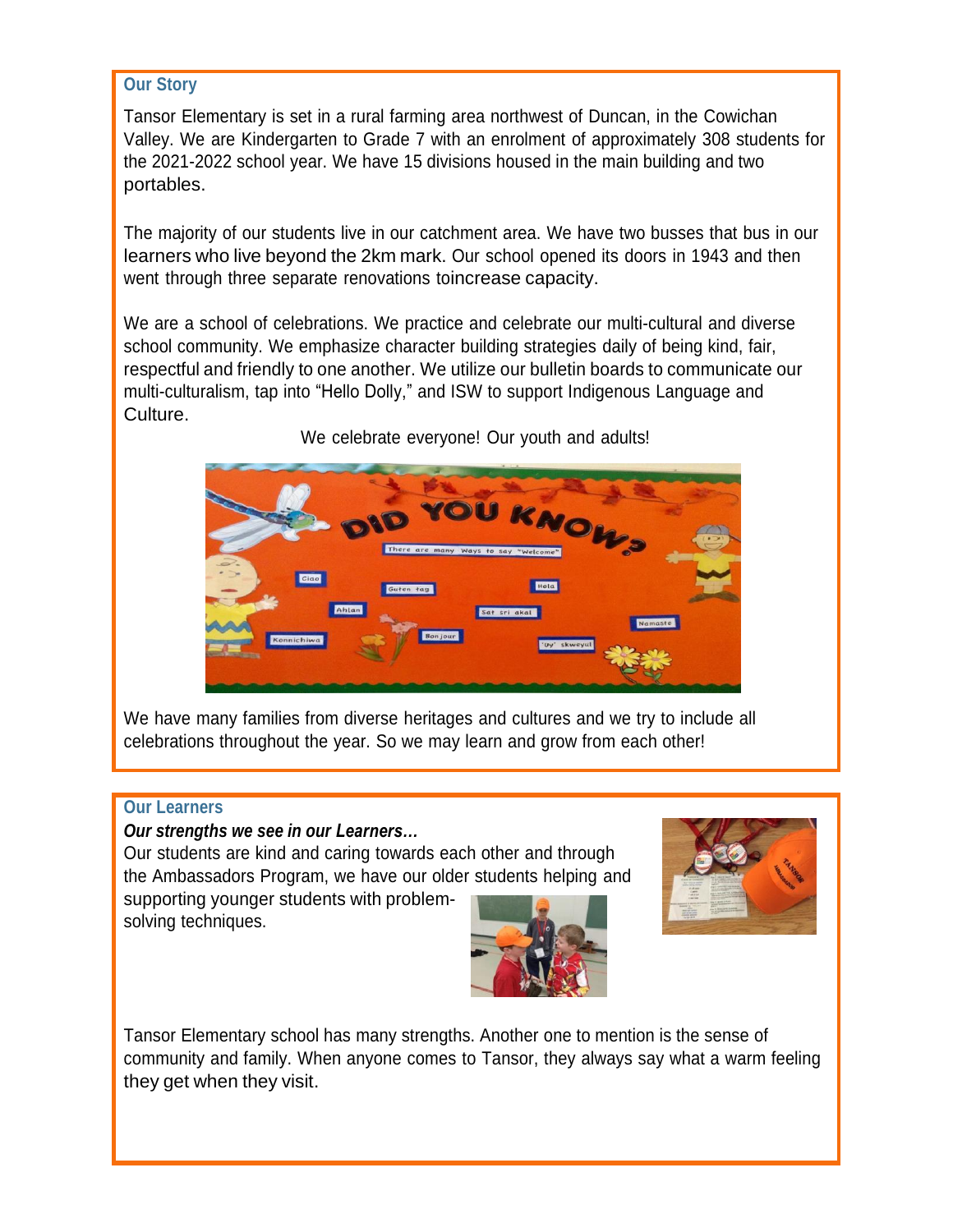Tansor's lively spirit and energy allows us to create spaces for outside play. We use our environmental surroundings ie. forest and fields to provide inclusive and accessible play experiences for all learners. Outside learning influences learners' motivation and enthusiasm for learning and school, hence, outside learning fosters sense of belonging.



When we asked our Learners and Staff, " What does Tansor mean to you?", this is the theme that emerged:



Culture of Care Big Buddies Kindness "Bucket Filling" Power of 3 **Collaboration** Celebrations **Inclusiveness** School Spirit Days

Morning Announcements – Question of the Day Supporting our community with school initiatives Weekly Assemblies - Building Community

# *Our stretches we see in our Learners…*

We know that each of our Learners grow at their own pace and that it takes time to nurture and grow the social/emotional well-being. Literacy, Numeracy and Social Emotional Learning are our stretches.

For the past two years, we have been concerned about our Learners' reading progress. We have been collecting PM Benchmarks data and have been providing intensive support for our "at risk" and emerging



readers. Based on our school assessment data from PM Benchmarks, grades 1 – 5:

*Grade 1-3: 62% of our learners are proficient in reading skills Grade 4-5: 83% of our learners are proficient in reading skills.*

*When we disaggregate our Indigenous data, we see that 74% our Indigenous learners are proficient in reading skills.*

We would like to see all our learners be proficient in reading skills, and we know we need to continue to focus on intensive support in our primary grades.

Looking at our grade 4 Student Learning Survey, we know that our Learners are feeling confident about their growth in Literacy and Numeracy. When we compare last years' data with this year, we know that we are trending forward. The table below demonstrates how our grade 4 Learners are feeling about reading, writing and math. With our Learners feeling confident, we know we can help them to improve their reading skills.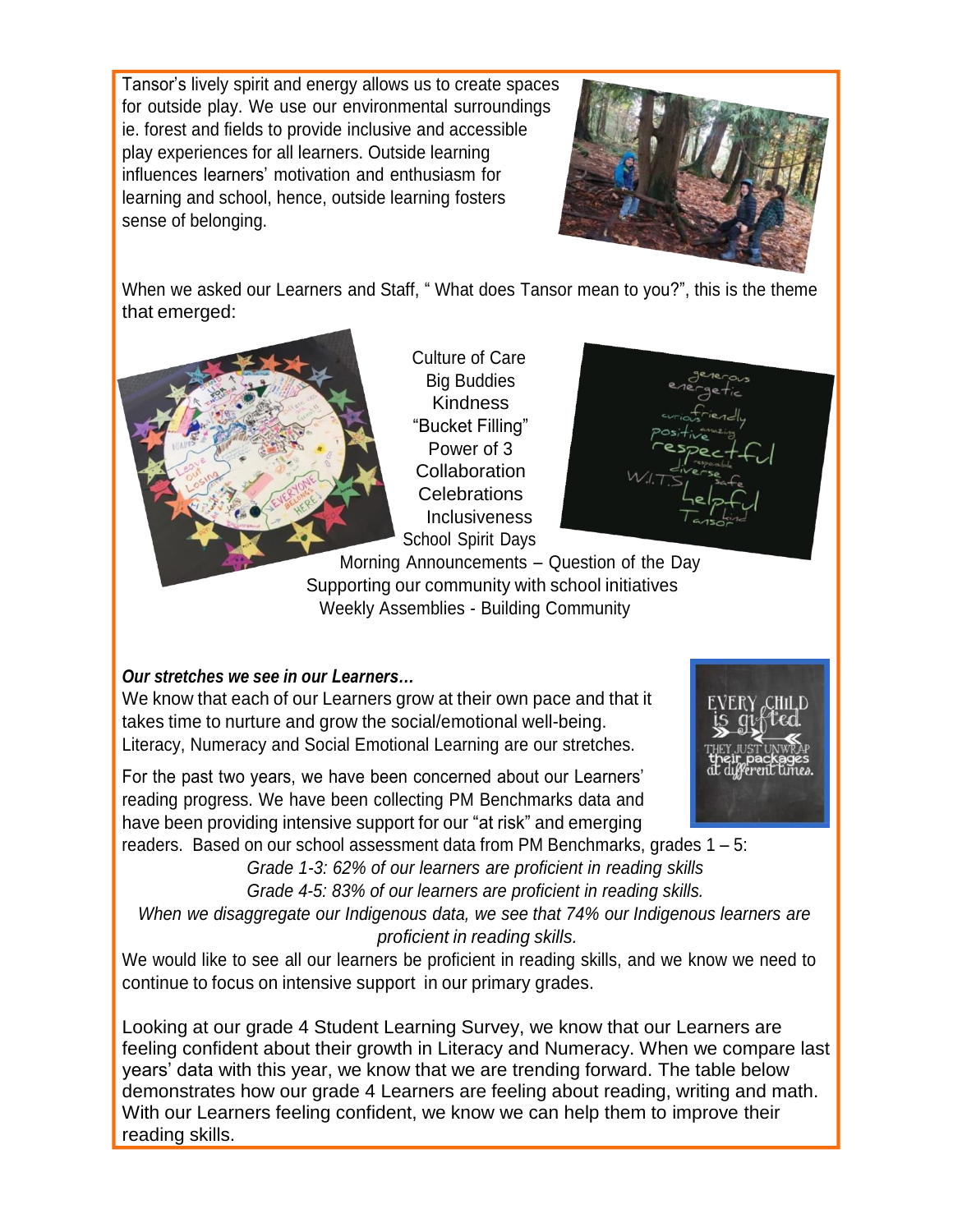| <b>Literacy and Numeracy:</b><br><b>Grade 4s</b><br><b>Student Learning Survey 2020</b> |            | No Response | Don't know | Negative | Neutral | Positive |          |
|-----------------------------------------------------------------------------------------|------------|-------------|------------|----------|---------|----------|----------|
| S19 - I feel I am getting better at math.                                               |            |             |            |          |         |          | 68%      |
|                                                                                         |            |             | 4%         | 11%      |         | 18%      |          |
| S20 - I feel I am getting better at reading.                                            |            |             |            |          |         |          | 82%      |
|                                                                                         |            |             |            |          |         |          |          |
|                                                                                         |            |             |            |          |         |          | 71%      |
| S22 - I feel I am getting better at writing.                                            |            |             |            | 18%      |         |          |          |
|                                                                                         | 4%         |             | 4%         |          |         |          |          |
|                                                                                         | Respo<br>ş |             | $\bar{5}$  | egativ   |         |          | Positive |

We also know that in order for our Learners to improve their learning, we need to continue to meet their social and emotional needs before they are ready to learn. To do this, we have a breakfast and lunch program for anyone who needs a snack or a meal. We encourage more interactions with outdoor play to promote higher levels of attention and well-being. The chart below shows that 64% of our learners are feeling that "adults at school treat all students fairly" and 54% of our learners are feeling "… welcome at your school?" The data over the years shows us that we are trending forward.

Even though we are trending forward, we feel that we want to see 80-90% agreement with these statements by grade 4 Learners.

## **Sense of Belonging: Grade 4s Student Learning Survey 2020**

|                                                                       | No Response             | Don't know | Negative | Neutral | Positive |     |  |  |  |  |
|-----------------------------------------------------------------------|-------------------------|------------|----------|---------|----------|-----|--|--|--|--|
|                                                                       | 079 - Tansor Elementary |            |          |         |          |     |  |  |  |  |
| NQ1 - Do adults in the school treat all students fairly?              |                         |            |          |         |          | 64% |  |  |  |  |
|                                                                       |                         | 4%         |          | 14%     | 18%      |     |  |  |  |  |
| NQ16 - Do you feel welcome at your school?                            |                         |            |          | 21%     | 25%      | 54% |  |  |  |  |
|                                                                       |                         |            |          |         |          |     |  |  |  |  |
| Q26A - How many adults do you think care about you at your<br>school? |                         |            |          |         |          | 64% |  |  |  |  |
|                                                                       | 4%                      | 14%        |          | 7%      | 11%      |     |  |  |  |  |

## **Our Goals**

Based on our stretches and the District's Strategic Plan, our Goal: *To build cross grade learning communities that will focus on retention of foundational literacy and numerous skills, that will foster growth mind set.*

# *Actions:*

We will continue to build our collection of literacy and numeracy data to include:

- Reading Assessments (PM Benchmarks) at every grade level 2 times per year
- Writing assessment (DWW) at every grade level 2 times per year
- Oral Language assessment (ESS) K-3, 2 times per year
- School based Numeracy assessment at every grade level 2 times per year
- Continue to build outdoor play spaces accessible for all (natural elements and different types of structures to promote play and sense of belonging).